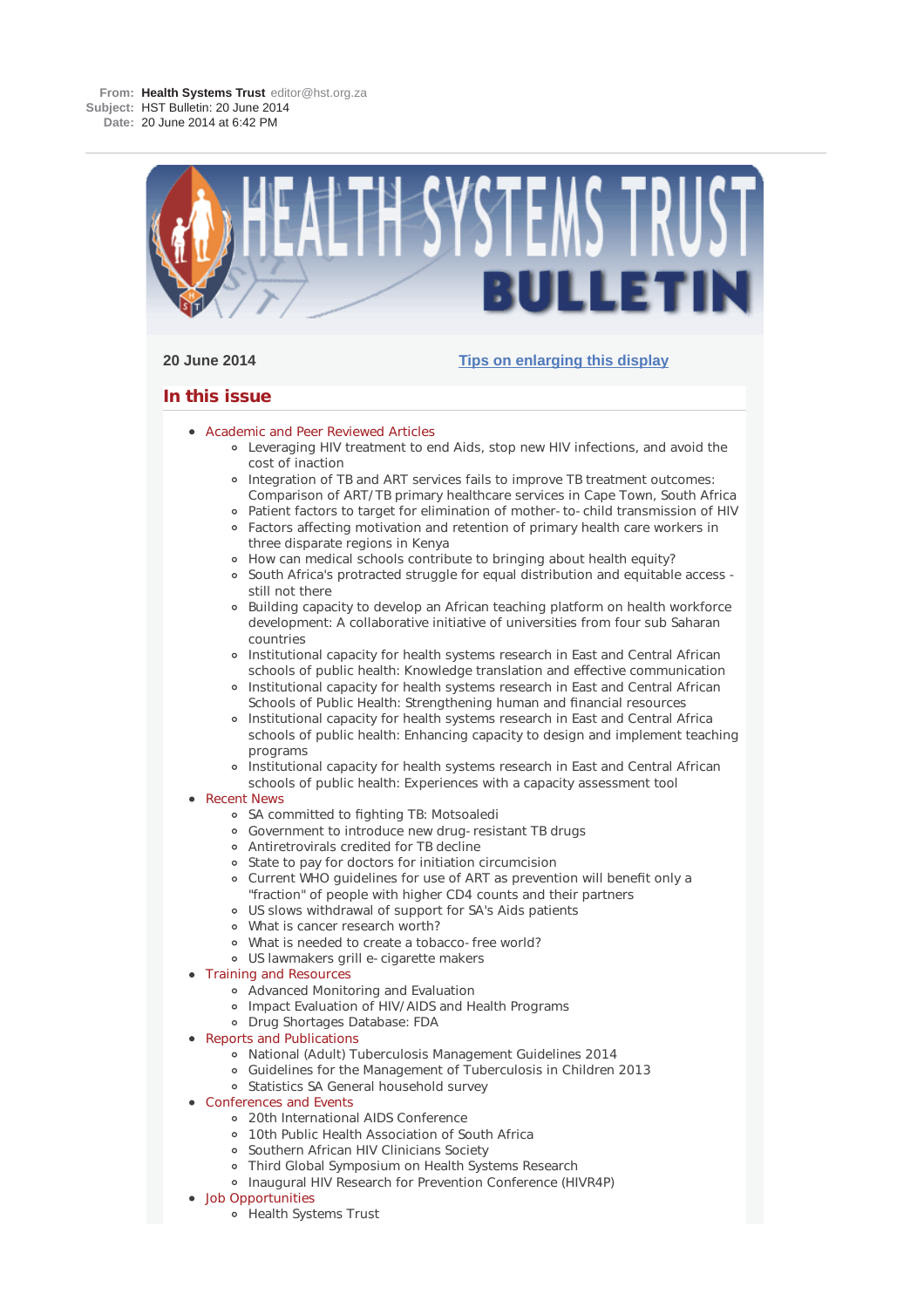- **Project Manager: Ideal Clinic Project**
- **Junior Administrator**
- Soul City Institute: Monitoring and Evaluation Manager
- FHI 360 South Africa: Finance Manager
- Cell-Life: Senior Training and Support Officer

# **Academic and Peer Reviewed Articles**

**Leveraging HIV treatment to end Aids, stop new HIV infections, and avoid the cost of inaction** *Michel Sidibé, José M. Zuniga, and Julio Montaner. Clinical Infectious Diseases. Published: 1 July 2014.*

We have the tools at our disposal to significantly bend AIDS-related morbidity and mortality curves and reduce human immunodeficiency virus (HIV) incidence... Read More »

Source: http://cid.oxfordjournals.org/content/59/suppl\_1/S3.full.pdf? keytype=ref&ijkey=lzlSYcHSYdd5SLb[Accessed: 20 June 2014]

#### **back to top**

#### **Integration of TB and ART services fails to improve TB treatment outcomes: Comparison of ART/TB primary healthcare services in Cape Town, South Africa**

*Kaplan R, Caldwell J, Bekker LG, Jennings K, Lombard C, Enarson DA, Wood R, Beyers N. South African Medical Journal. Published: 1 March 2014.*

The combined tuberculosis (TB) and HIV epidemics in South Africa have created enormous operational challenges... Read More »

Source: http://academic.sun.ac.za/Health/Media\_Review/2014/3Mar14/files/TB.PDF[Accessed: 20 June 2014]

#### **back to top**

#### **Patient factors to target for elimination of mother-to-child transmission of HIV**

*Coceka N Mnyani, Adonia Simango, Joshua Murphy, Matthew Chersich and James A McIntyre. Globalization and Health 2014. Published: 15 May 2014.*

There is great impetus to achieve elimination of mother-to-child transmission of HIV (eMTCT) by 2015, and part of this is to identify factors to target to achieve the goal... Read More »

Source: http://www.globalizationandhealth.com/content/10/1/36[Accessed: 20 June 2014]

#### **back to top**

#### **Factors affecting motivation and retention of primary health care workers in three disparate regions in Kenya**

*David Ojakaa, Susan Olango and Jordan Jarvis. Human Resources for Health 2014. Published: 6 June 2014.*

The World Health Organization (WHO) and the Government of Kenya alike identify a well-performing health workforce as key to attaining better health... Read More »

Source: http://www.human-resources-health.com/content/12/1/33/abstract[Accessed: 20 June 2014]

#### **back to top**

#### **How can medical schools contribute to bringing about health equity?**

*Mary CJ Rudolf, Shmuel Reis, Trevor J Gibbs, Deborah Murdoch Eaton, David Stone, Michael Grady, Anita Berlin, Mitch Blair, Jumanah Essa-Hadad, Sivan Spitzer-Shohat and Michael Weingarten. Israel Journal of Health Policy Research. Published: 27 May 2014.*

The role of medical schools is in a process of change. The World Health Organization has declared that they can no longer be ivory towers whose primary focus is the production of specialist physicians and cutting edge laboratory research... Read More »

Source: http://www.ijhpr.org/content/3/1/17[Accessed: 20 June 2014]

#### **back to top**

**South Africa's protracted struggle for equal distribution and equitable access - still not there** *Hendrik CJ van Rensburg. Human Resources for Health 2014. Published: 8 May 2014.*

The purpose of this contribution is to analyse and explain the South African HRH case, its historical evolution, and post-apartheid reform initiatives aimed at addressing deficiencies and shortfalls... Read More »

Source: http://www.human-resources-health.com/content/12/1/26[Accessed: 20 June 2014]

#### **back to top**

**Building capacity to develop an African teaching platform on health workforce development: A collaborative initiative of universities from four sub-Saharan countries** *Amde WK, Sanders D, Lehmann U. Human Resources for Health. Published: 30 May 2014.*

Health systems in many low-income countries remain fragile, and the record of human resource planning and management in Ministries of Health very uneven... Read More »

Source: http://www.human-resources-health.com/content/12/1/31[Accessed: 20 June 2014]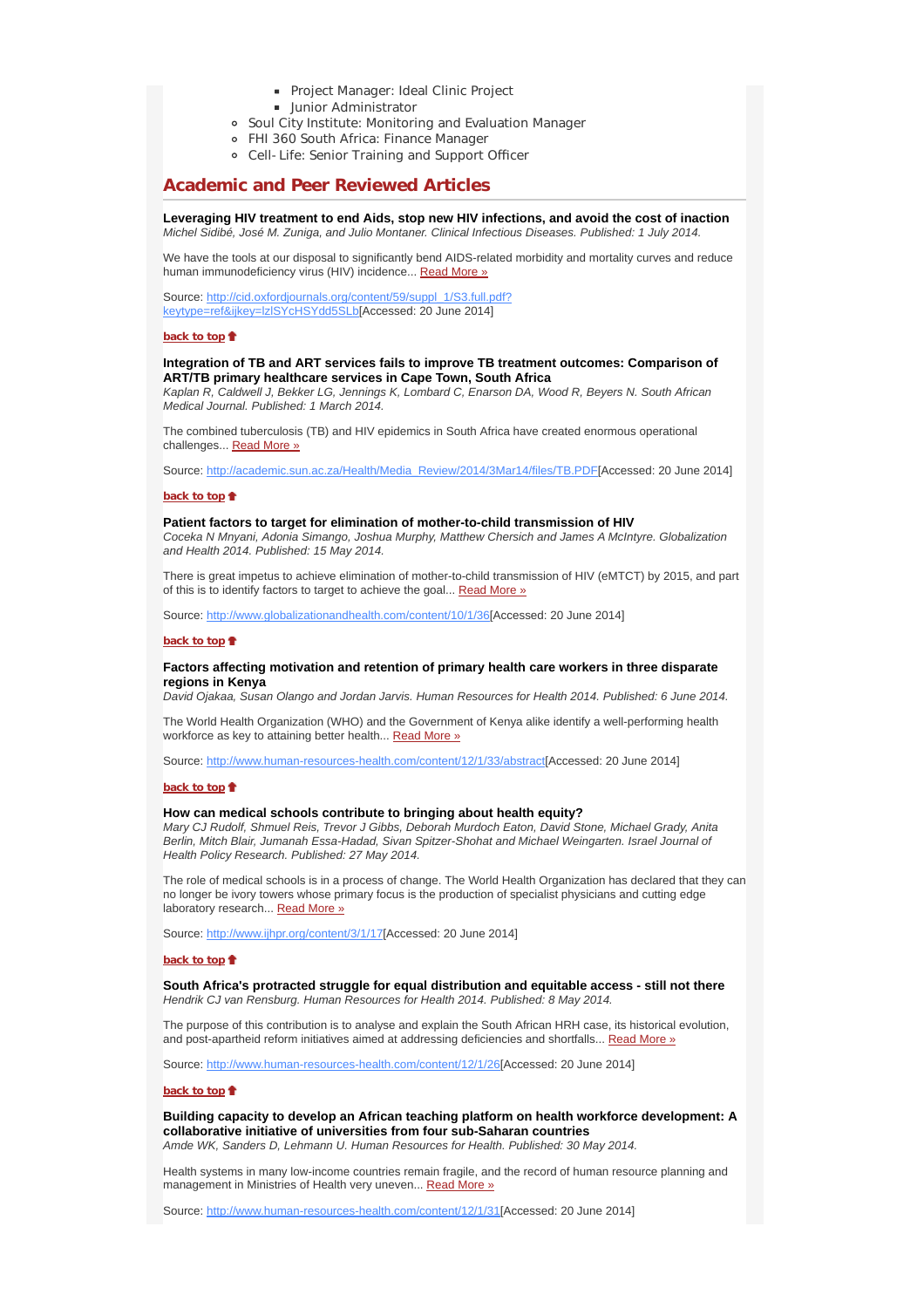#### **back to top**

#### **Institutional capacity for health systems research in East and Central African schools of public health: Knowledge translation and effective communication**

*Richard Ayah, Nasreen Jessani and Eric M Mafuta. Health Research Policy and Systems 2014. Published: 2 June 2014.*

Local health systems research provides policymakers and practitioners with contextual, evidence-based solutions to health problems... Read More »

Source: http://www.health-policy-systems.com/content/12/1/20/abstract[Accessed: 20 June 2014]

#### **back to top**

## **Institutional capacity for health systems research in East and Central African Schools of Public Health: Strengthening human and financial resources**

*Daudi Simba, Aggrey Mukose and William Bazeyo. Health Research Policy and Systems 2014. Published: 2 June 2014.*

Despite its importance in providing evidence for health-related policy and decision-making, an insufficient amount of health systems research is conducted in low-income countries... Read More »

Source: http://www.health-policy-systems.com/content/12/1/23[Accessed: 20 June 2014]

#### **back to top**

#### **Institutional capacity for health systems research in East and Central Africa schools of public health: Enhancing capacity to design and implement teaching programs**

*Mabel N Nangami, Lawrence Rugema, Bosena Tebeje, Aggrey Mukose. Health Research Policy and Systems 2014. Published: 2 June 2014.*

The role of health systems research in informing and guiding national programs and policies has been increasingly recognised... Read More »

Source: http://www.health-policy-systems.com/content/12/1/22/abstract[Accessed: 20 June 2014]

#### **back to top**

## **Institutional capacity for health systems research in East and Central African schools of public health: Experiences with a capacity assessment tool**

*Nasreen Jessani, Daniela Lewy, Elizabeth Ekirapa-Kiracho, Sara Bennett. Health Research Policy and Systems 2014. Published: 2 June 2014.*

Despite significant investments in health systems research (HSR) capacity development, there is a dearth of information regarding how to assess HSR capacity... Read More »

Source: http://www.health-policy-systems.com/content/12/1/21/abstract[Accessed: 20 June 2014]

#### **back to top**

## **Recent News**

# **SA committed to fighting TB: Motsoaledi**

*SABC. Published: 13 June 2014.*

Minister of Health, Dr. Aaron Motsoaledi has reiterated South Africa's commitment to fighting tuberculosis (TB) and in particular the rising scourge of drug resistant TB...Read More »

Source: http://www.sabc.co.za/news/a/fe0e9700445ade319039f4744a7933f3/SA-committed-to-fighting-TB:-Motsoaledi-20140613[Accessed: 20 June 2014]

#### **back to top**

## **Government to introduce new drug-resistant TB drugs**

*Health-e News. Published: 12 June 2014.*

Government's small-scale introduction of the first new TB drug in four decades is saving lives and paving the way for more, better and cheaper drugs to treat drug-resistant TB... Read More »

Source: http://www.health-e.org.za/2014/06/12/government-introduce-new-drug-resistant-tb-drugs/? utm\_source=rss&utm\_medium=rss&utm\_campaign=government-introduce-new-drug-resistant-tbdrugs[Accessed: 20 June 2014]

**back to top**<sup>t</sup>

## **Antiretrovirals credited for TB decline**

*Health-e News. Published: 12 June 2014.*

South Africa is seeing about 79 000 fewer TB cases annually thanks to increased HIV treatment uptake, according to the latest research from the National Institute for Communicable Diseases (NCID)... Read More »

Source: http://www.health-e.org.za/2014/06/12/antiretrovirals-credited-tb-decline/? utm\_source=rss&utm\_medium=rss&utm\_campaign=antiretrovirals-credited-tb-decline[Accessed: 20 June 2014]

**back to top**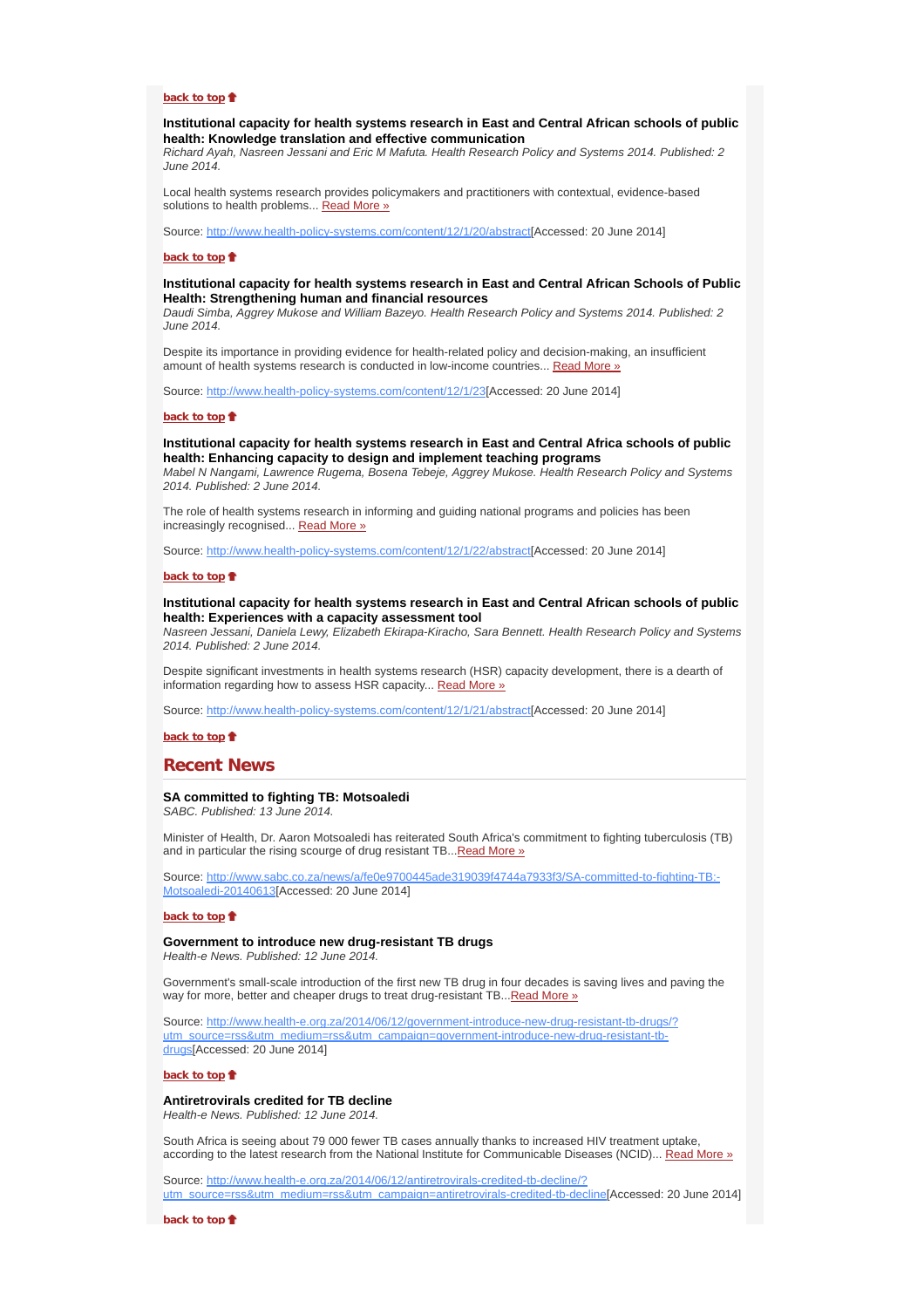#### **State to pay for doctors for initiation circumcision** *BDlive. Published: 13 June 2014.*

The Department of Health will pay doctors picked by traditional leaders to perform safe circumcisions at initiation schools, the government said on Thursday...Read More »

Source: http://www.bdlive.co.za/national/health/2014/06/13/state-to-pay-for-doctors-for-initiationcircumcision[Accessed: 20 June 2014]

#### **back to top**

**p**

## **Current WHO guidelines for use of ART as prevention will benefit only a "fraction" of people with higher CD4 counts and their partners**

*Aidsmap. Published: 11 June 2014.*

World Health Organization (WHO) guidance on the use of antiretroviral treatment (ART) for the prevention of transmissions are likely to benefit only a "fraction" of the targeted population, according to research published in AIDS...Read More »

Source: http://www.aidsmap.com/Current-WHO-guidelines-for-use-of-ART-as-prevention-will-benefit-only-afraction-of-people-with-higher-CD4-counts-and-their-partners/page/2859735/[Accessed: 20 June 2014]

#### **back to top**

## **US slows withdrawal of support for SA's Aids patients**

*BDlive. Published: 9 June 2014.*

The US government has slowed its withdrawal of support from the South African HIV/AIDS treatment programmes to ensure patients are not left in the lurch, the head of its flagship HIV/AIDS donor agency said last week...Read More »

Source: http://www.bdlive.co.za/national/health/2014/06/09/us-slows-withdrawal-of-support-for-sa-s-aidspatients[Accessed: 20 June 2014]

#### **back to top**

#### **What is cancer research worth?**

*BioMed Central. Published: 16 June 2014.*

A report published today in BMC Medicine has shown that for every £1 the public has spent on cancer research in the UK, 40p has been returned to the country's economy every year following that investment...Read More »

Source: http://blogs.biomedcentral.com/bmcblog/[Accessed: 20 June 2014]

#### **back to top**<sup>t</sup>

#### **What is needed to create a tobacco-free world?**

*BioMed Central. Published: 10 June 2014.*

Abstracts from the latest conference of the International Society for the Prevention of Tobacco Induced Diseases (ISPTID) were published in a supplement for Tobacco Induced Diseases last Friday...Read More »

Source: http://blogs.biomedcentral.com/bmcblog/[Accessed: 20 June 2014]

#### **back to top**

## **US lawmakers grill e-cigarette makers**

*The New Age. Published: 19 June 2014.*

US senators ripped at electronic cigarette makers on Wednesday for their aggressive marketing campaigns to lure youths that have drawn parallels to those once used by Big Tobacco... Read More »

Source: http://www.thenewage.co.za/128848-1021-53-US\_lawmakers\_grill\_ecigarette\_makers[Accessed: 20 June 2014]

**back to top**

## **Training and Resources**

#### **Advanced Monitoring and Evaluation**

*When: 30 June to 4 July 2014 Venue: International NGO Training and Research Centre (INTRAC), Oxford, United Kingdom*

This course builds on participants' understanding and skills of how to develop sustainable and cost effective monitoring and evaluation processes and practices within their own projects and organisations. It is also relevant for those trying to improve and enhance current M&E processes, or supporting partners to develop and implement effective M&E. The focus is on ensuring M&E contributes towards improving organisational learning and accountability.Click Here>>

#### **back to top**

**Impact Evaluation of HIV/AIDS and Health Programs** *When: 21 July to 1 August 2014 Venue: Pretoria, South Africa*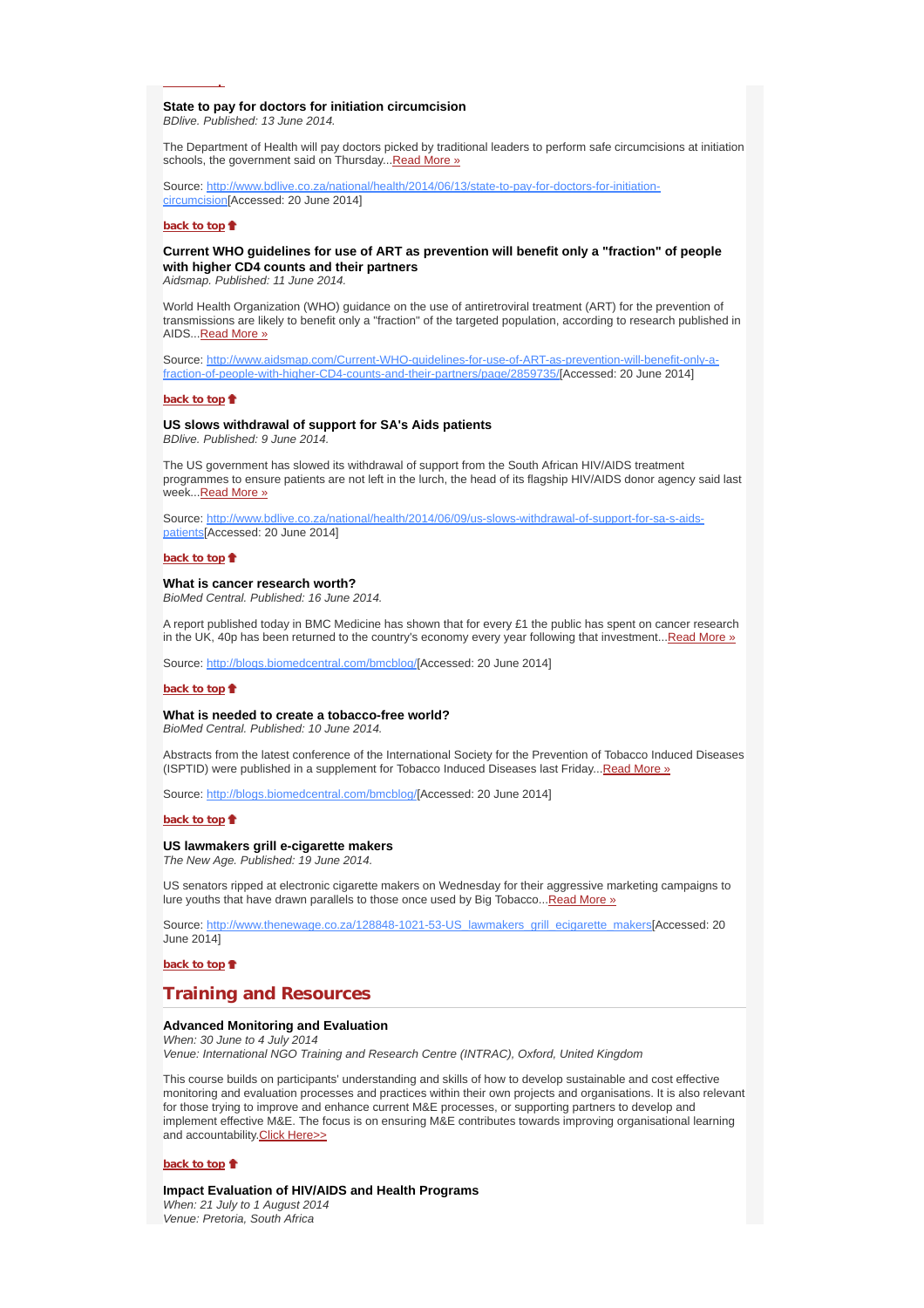The workshop will provide intensive training in the concepts of program evaluation and in the tools and techniques for evaluating program impact. Click Here>>

## **back to top**

## **Drug Shortages Database: FDA**

Current and resolved drug shortages and discontinuations reported to FDA.Click Here>>

#### **back to top**

# **Reports and Publications**

#### **National (Adult) Tuberculosis Management Guidelines 2014**

*Department of Health (South Africa). Published: 2014.*

These guidelines provide guidance to professional health care workers on the management of people with Tuberculosis as well as those co-infected with HIV.Click Here»

#### **back to top**

## **Guidelines for the Management of Tuberculosis in Children 2013**

*Department of Health (South Africa). Published: 2013.*

These guidelines provide guidance to professional health care workers on the management of children with Tuberculosis. Click Here»

#### **back to top**

#### **Statistics SA General household survey**

*Statistics South Africa. Published: 2014.*

This statistical release presents a selection of key findings from the General Household Survey (GHS) 2013.Click Here»

#### **back to top**

# **Conferences and Events**

## **20th International AIDS Conference**

*When: 20-25 July 2014 Venue: Melbourne, Australia URL: http://www.aids2014.org/*

The AIDS 2014 programme will present new scientific knowledge and offer many opportunities for structured dialogue on the major issues facing the global response to HIV. A variety of session types - from abstract-driven presentations to symposia, bridging and plenary sessions - will meet the needs of various participants.

#### **back to top**

#### **10th Public Health Association of South Africa**

*When: 3-6 September 2014 Venue: Protea Ranch Resort, Polokwane, South Africa URL: http://www.phasa.org.za/10th-phasa-conference-2014/*

The 10th anniversary of the Public Health Association of South Africa (PHASA) conference will be celebrated with the hosting of the conference in Polokwane (Limpopo) from 3 to 6 September 2014. The workshops will take place on the 3rd, the actual conference on the 4th and 5th, and the student symposium on the 6th of September.

#### **back to top**

#### **Southern African HIV Clinicians Society**

*When: 24-27 September 2014 Venue: Cape Town, South Africa URL: http://sahivsoc2014.co.za/*

Clear your diaries for 24-27 September 2014, as we head for Cape Town again and a dizzying array of excellent speakers, skills building sessions, debates, challenging cases and research findings. We are assembling our organising committee from across the country, to ensure that every aspect of HIV medicine is covered. We are also debating and releasing new guidelines.

#### **back to top**

#### **Third Global Symposium on Health Systems Research**

*When: 30 September to 3 October 2014 Venue: Cape Town International Convention Centre, South Africa URL: http://hsr2014.healthsystemsresearch.org/*

The theme of the symposium is the science and practice of people-centred health systems, chosen to enable participants to address current and critical concerns of relevance across countries in all parts of the world. Researchers, policy-makers, funders, implementers and other stakeholders, from all regions and all socioeconomic levels will work together on the challenge of how to make health systems more responsive to the